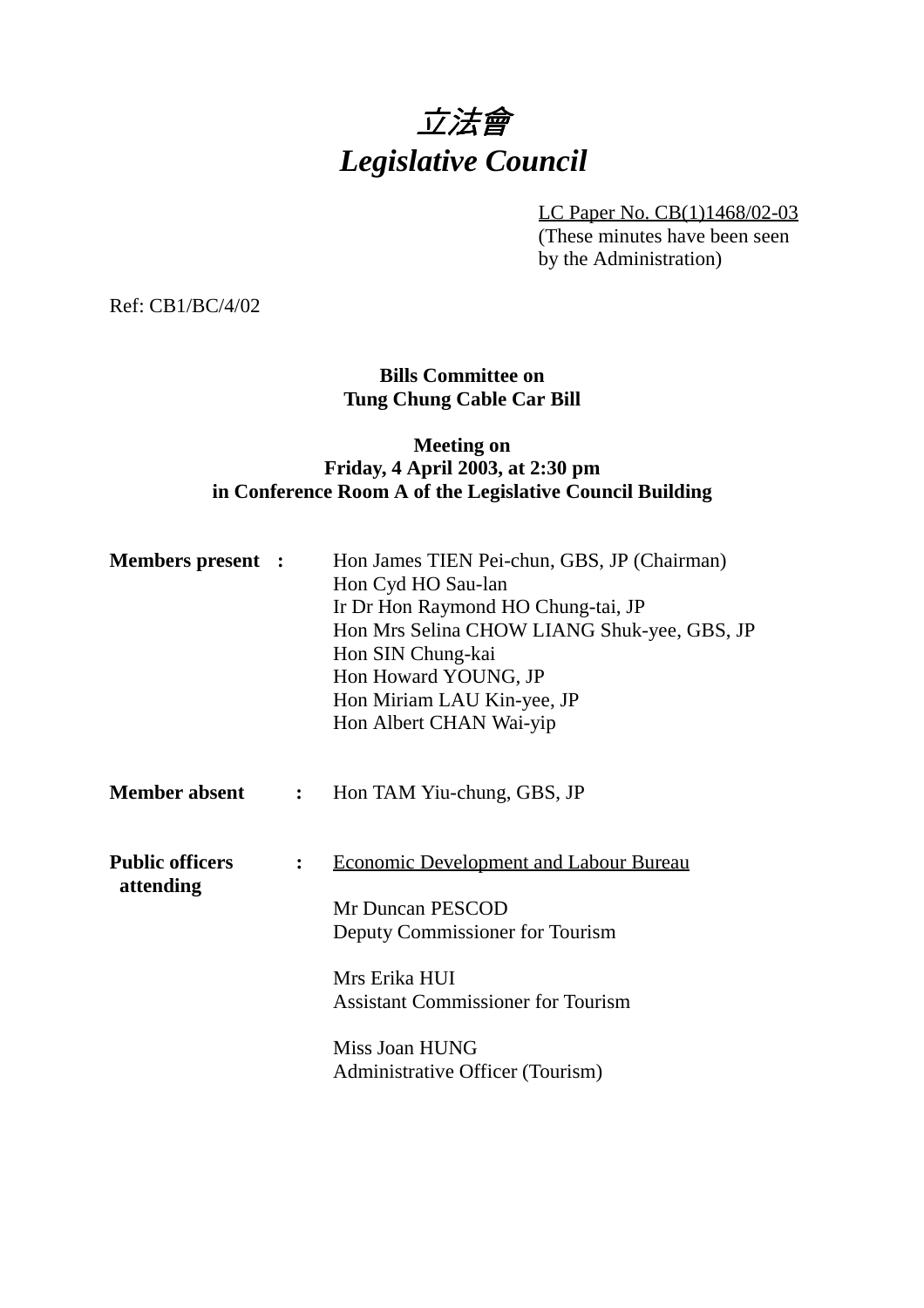|               |             |                                              | <b>Department of Justice</b>                                                                                                                                                                          |
|---------------|-------------|----------------------------------------------|-------------------------------------------------------------------------------------------------------------------------------------------------------------------------------------------------------|
|               |             |                                              | Mr John WILSON<br><b>Consultant Counsel</b>                                                                                                                                                           |
|               |             |                                              | Ms Carmen CHU<br><b>Senior Government Counsel</b>                                                                                                                                                     |
|               |             |                                              | <b>Transport Department</b>                                                                                                                                                                           |
|               |             |                                              | Ms Carolina YIP<br>Assistant Commissioner/Bus & Railway                                                                                                                                               |
|               |             |                                              | <b>Territory Development Department</b>                                                                                                                                                               |
|               |             |                                              | Mr Patrick TANG<br>Senior Engineer                                                                                                                                                                    |
|               |             | <b>Clerk in attendance :</b>                 | Mr Andy LAU<br>Chief Assistant Secretary (1)2                                                                                                                                                         |
|               |             | <b>Staff in attendance</b><br>$\mathbb{R}^n$ | <b>Miss Connie FUNG</b><br><b>Assistant Legal Adviser 3</b>                                                                                                                                           |
|               |             |                                              | Ms Debbie YAU<br>Senior Assistant Secretary (1)1                                                                                                                                                      |
| <b>Action</b> | $\mathbf I$ |                                              | <b>Meeting with the Administration</b>                                                                                                                                                                |
|               |             |                                              | (LC Paper No. CB(3)329/02-03<br>- The Bill;<br>LC Paper No. CB(1)1213/02-03(01)<br>- Information paper provided by the<br>Administration in response to issues<br>raised at the meeting on 17.3.2003; |
|               |             |                                              | - Information paper provided by the<br>LC Paper No. $CB(1)1364/02-03(02)$<br>Administration in response to issues<br>raised at the meeting on 31.3.2003;                                              |

LC Paper No. CB(1)1094/02-03(01) - Letter dated 5.3.2003 from Assistant Legal Adviser to the Administration; LC Paper No. CB(1)1094/02-03(02) - The Administration's reply dated 13.3.2003 to the Assistant Legal Adviser; and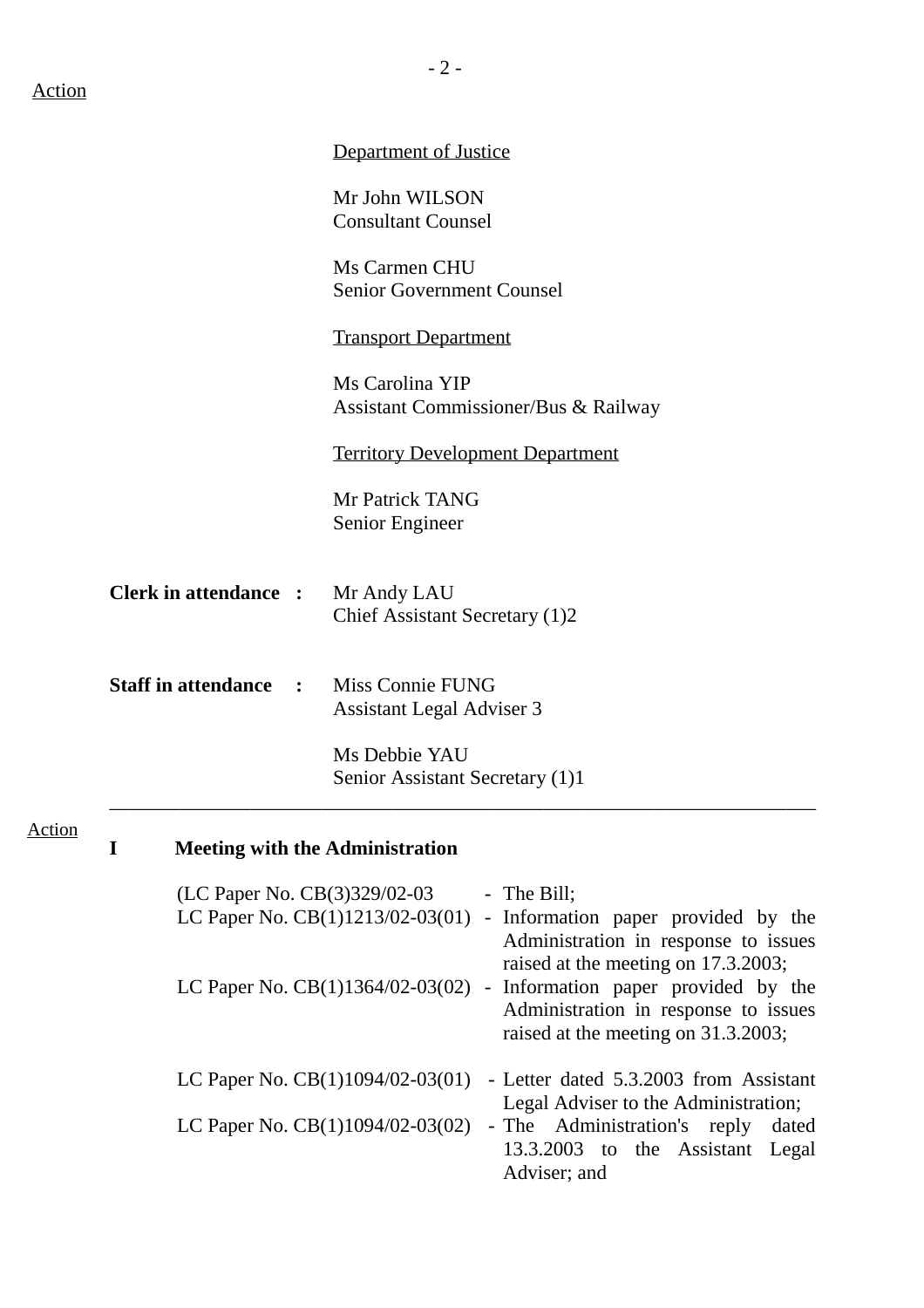2. The Bills Committee deliberated (Index of proceedings attached at **Annex A**).

3. The Bills Committee requested the Administration to provide further information on the following to facilitate their consideration:

- (a) Wind data collected by MTR Corporation Limited through the temporary wind monitoring stations at the strategic locations in Lantau North Country Park;
- (b) Mechanism for ensuring that the fare levels of the Tung Chung Cable Car would not be set too high;
- (c) Planning and design of the Ngong Ping Public Transport Interchange (PTI), including the existing provision of parking spaces for different classes of vehicles at Ngong Ping, the priority of use by different transport modes in the new PTI, the planned provision of parking spaces for different classes of vehicles in the new PTI preferably with a layout plan, the permit system and closed road policy for different classes of vehicles upon the widening of the Tung Chung Road and whether the prohibited zone permit arrangement would be relaxed to meet the travel and tourism demand; and
- (d) Parking demand and supply situation in the vicinity of the Tung Chung Terminal, including a location plan for the parking facilities.

#### Date of next meeting

4. The Bills Committee noted that the next meeting would be held on 11 April 2003 at 10:45 am to continue discussion with the Administration on the Bill and to examine the Bill clause-by-clause as appropriate.

#### **II Any other business**

5. There being no other business, the meeting ended at 4:30 pm.

Council Business Division 1 Legislative Council Secretariat 17 April 2003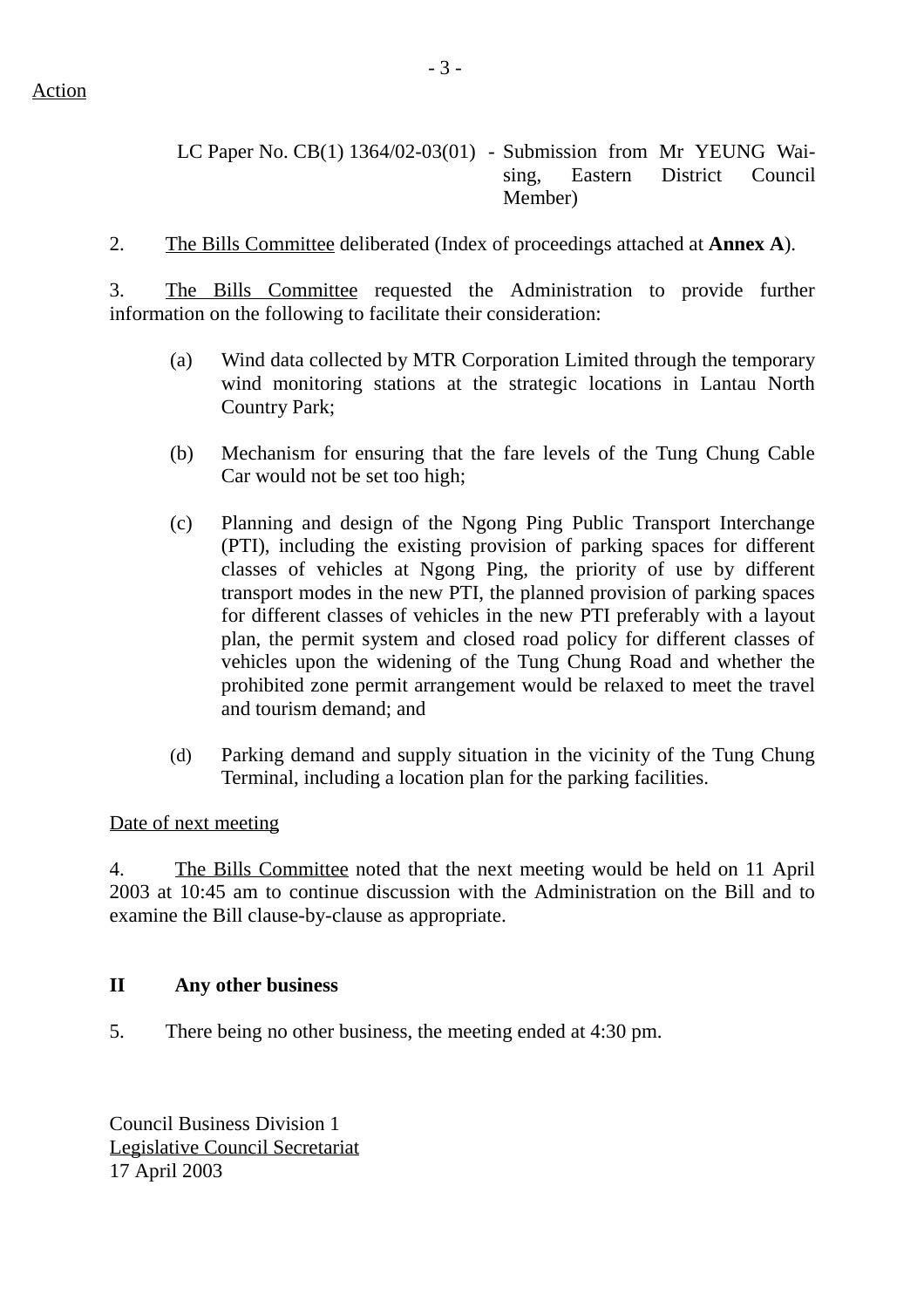## **Proceedings of the meeting of the Bills Committee on Tung Chung Cable Car Bill Friday, 4 April 2003, at 2:30 pm in Conference Room A of the Legislative Council Building**

| <b>Time</b>          | <b>Speaker</b>                              | Subject(s)                                                                                                                                                                                                                                                                                                                                                                                                                                            | <b>Action</b>                                                                                               |  |
|----------------------|---------------------------------------------|-------------------------------------------------------------------------------------------------------------------------------------------------------------------------------------------------------------------------------------------------------------------------------------------------------------------------------------------------------------------------------------------------------------------------------------------------------|-------------------------------------------------------------------------------------------------------------|--|
|                      |                                             |                                                                                                                                                                                                                                                                                                                                                                                                                                                       | <b>Required</b>                                                                                             |  |
|                      | Agenda Item I - Meeting with Administration |                                                                                                                                                                                                                                                                                                                                                                                                                                                       |                                                                                                             |  |
| $000000 -$           | Chairman                                    | • Welcoming remarks                                                                                                                                                                                                                                                                                                                                                                                                                                   |                                                                                                             |  |
| 000349               | Admin                                       | • Briefing by the Administration on LC Paper<br>$CB(1)1213/02-03(01)$<br>Nos.<br>and<br>$CB(1)1364/02-03(02)$                                                                                                                                                                                                                                                                                                                                         |                                                                                                             |  |
| $000350 -$<br>001123 | Mr Howard YOUNG<br>Admin<br>Chairman        | • Cable car design, its comfort features and its<br>resistance to wind<br>· Criteria for terminating the operation of the<br>cable car during adverse weather conditions<br>· Installation of temporary wind monitoring<br>stations by MTR Corporation Limited<br>(MTRCL) to ascertain the wind situation<br>along the alignment<br>• Availability of alternative public transport<br>service if the cable car system<br>was<br>temporarily shut down |                                                                                                             |  |
| $001124 -$<br>001823 | Mr Albert CHAN<br>Admin<br>Chairman         | · Windshear data and the impact of sudden<br>change of wind speed on the operation of the<br>cable car                                                                                                                                                                                                                                                                                                                                                | The Admin to provide<br>the<br>requested<br>information<br>as<br>per<br>paragraph $3(a)$ of the<br>minutes  |  |
| $001824 -$<br>002153 | Ir Dr Raymond HO<br>Chairman<br>Admin       | · Design, safety, performance and functional<br>requirements of the Tung Chung Cable Car<br>system<br>• Compliance with the safety requirements<br>stipulated in the Aerial Ropeways (Safety)<br>Ordinance (Cap. 211)                                                                                                                                                                                                                                 |                                                                                                             |  |
| $002154 -$<br>002919 | Ms Miriam LAU<br>Admin<br>Chairman          | • Growth in total tourist numbers and new<br>business opportunities for other public<br>transport operators in Lantau<br>· Design and development of the Public<br>Transport Interchange (PTI) at Ngong Ping<br>adjacent to the sewage treatment plant<br>• Only Lantau taxis were allowed to operate in<br><b>Ngong Ping</b>                                                                                                                         |                                                                                                             |  |
| $002920 -$<br>003713 | Mrs Selina CHOW<br>Chairman<br>Admin        | • Measures to enhance the transparency of the<br>fare setting mechanism to avoid excessive<br>fare<br>• Concessionary fares offered by MTRCL to<br>travellers                                                                                                                                                                                                                                                                                         | The Admin to provide<br>the<br>requested<br>information<br>as<br>per<br>paragraph 3(b)<br>of the<br>minutes |  |
| 003714 -<br>003837   | Chairman                                    | • Response to the invitation for public views<br>· Written submission from a Eastern District<br>Council<br>Member<br>[LC]<br>Paper<br>No.<br>$CB(1)1364/02-03(01)]$                                                                                                                                                                                                                                                                                  |                                                                                                             |  |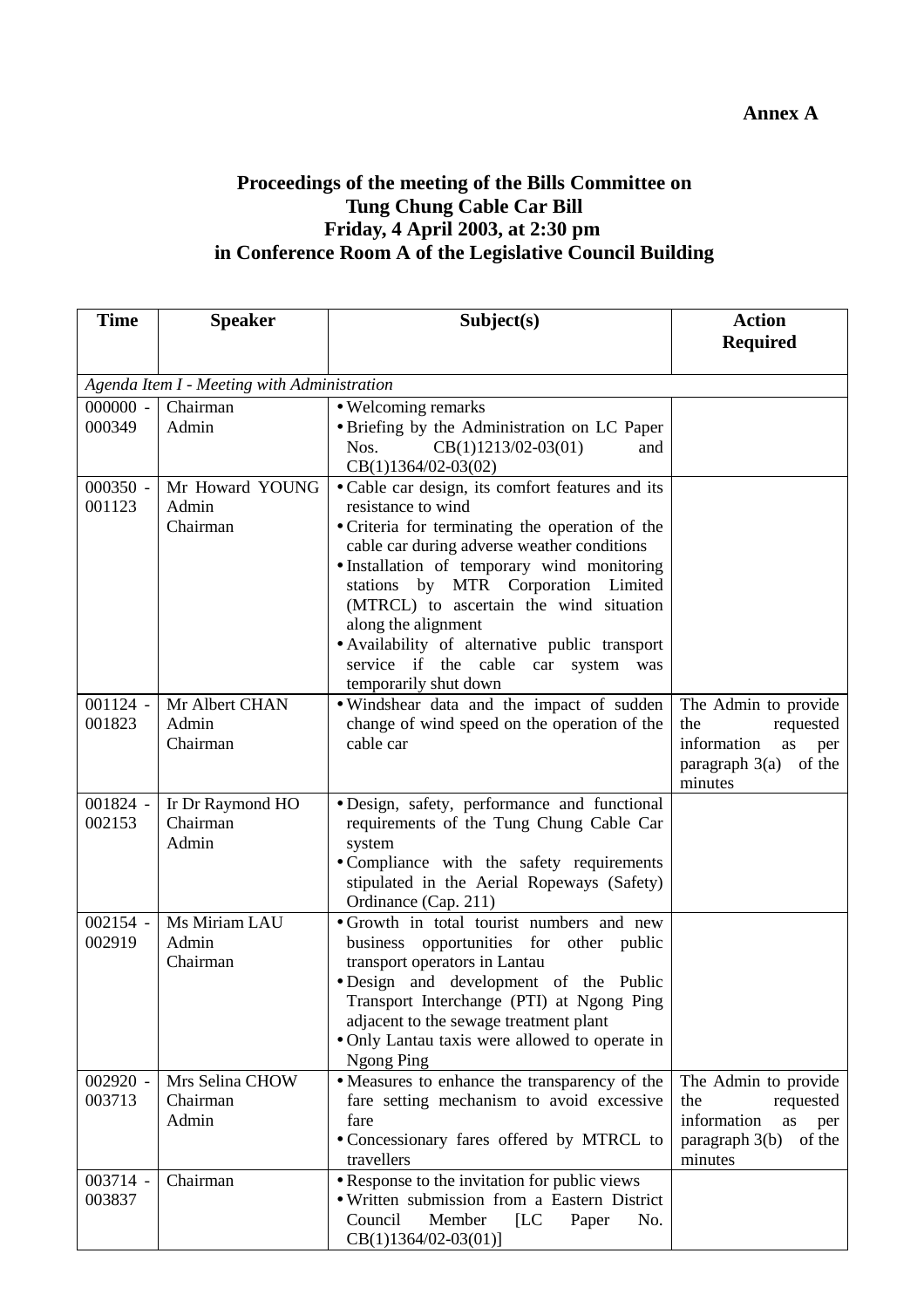| <b>Time</b>          | <b>Speaker</b>                                       | Subject(s)                                                                                                                                                                                                                                                                                                                                                                                                                                                                                                                                                                                                                                                                                                                                                                                                                                                                                                                                       | <b>Action</b>                                                                                                    |
|----------------------|------------------------------------------------------|--------------------------------------------------------------------------------------------------------------------------------------------------------------------------------------------------------------------------------------------------------------------------------------------------------------------------------------------------------------------------------------------------------------------------------------------------------------------------------------------------------------------------------------------------------------------------------------------------------------------------------------------------------------------------------------------------------------------------------------------------------------------------------------------------------------------------------------------------------------------------------------------------------------------------------------------------|------------------------------------------------------------------------------------------------------------------|
|                      |                                                      |                                                                                                                                                                                                                                                                                                                                                                                                                                                                                                                                                                                                                                                                                                                                                                                                                                                                                                                                                  | <b>Required</b>                                                                                                  |
| 003838 -<br>004714   | Mr Howard YOUNG<br>Admin<br>Chairman                 | • The relationship between the granting of the<br>development rights for the Tourist Corridor in<br>the form of a Private Treaty Grant to MTRCL<br>and the franchise to MTRCL for the design,<br>construction, operation and maintenance of<br>the Tung Chung Cable Car system and<br>whether MTRCL had the right to operate the<br>Tourist Corridor even if the franchise of the<br>cable car system was revoked.<br>• Design of the Tourist Corridor to blend in<br>with the natural and religious setting of the<br>area and its tranquil environment<br>· Possibility of establishing other transport<br>means between Ngong Ping Terminal and Po<br>Lin Monastery<br>• Concern about the operation of the Tourist                                                                                                                                                                                                                           |                                                                                                                  |
| $004715 -$<br>010322 | Mr Albert CHAN<br>Admin<br>Chairman<br>Ms Miriam LAU | Corridor as a monopoly<br>• Whether the development rights of both the<br>Tourist Corridor and the cable car system<br>should be granted to the same proponent<br>$\bullet$ Funding<br>arrangement<br>for<br>the<br>sewage<br>treatment plant in the area and whether<br>MTRCL should be required to finance the<br>project<br>• Planning and design of the Ngong Ping PTI,<br>including provision of parking spaces for<br>different classes of vehicles there, and the<br>permit system and closed road policy for<br>different classes of vehicles upon<br>the<br>widening of the Tung Chung Road<br>• Parking facilities and arrangement in the<br>vicinity of Tung Chung PTI<br>• Similarities and differences between the Peak<br>Tram and the Tung Chung Cable Car project<br>in terms of fare regulation, restrictions<br>imposed on different classes of vehicles,<br>provision of parking spaces in the vicinity of<br>the termini etc | The Admin to provide<br>the<br>requested<br>information<br>as<br>per<br>paragraph $3(c) - (d)$ of<br>the minutes |
| $010323 -$<br>011610 | Mrs Selina CHOW<br>Admin<br>Chairman                 | • Mechanism to ensure fare levels of the Tung<br>Chung Cable Car would not be set too high<br>• Whether the granting of the development<br>right of the Tourist Corridor to MTRCL was a<br>means to improve the financial viability of the<br>Tung Chung Cable Car project                                                                                                                                                                                                                                                                                                                                                                                                                                                                                                                                                                                                                                                                       | The Admin to provide<br>the<br>requested<br>information<br>as<br>per<br>paragraph 3(b) of the<br>minutes         |
| $011611 -$<br>012517 | Mr Albert CHAN<br>Chairman<br>Admin                  | •Need to maintain a proper mix of different<br>transport modes in the area upon the widening<br>of Tung Chung Road<br>• The impact of fog on the operation of the<br>Tung Chung Cable Car system<br>· Information on existing provision of parking<br>spaces for different classes of vehicles at<br><b>Ngong Ping</b>                                                                                                                                                                                                                                                                                                                                                                                                                                                                                                                                                                                                                           | The Admin to provide<br>requested<br>the<br>information<br>as<br>per<br>paragraph 3(c) of the<br>minutes         |
| $012518 -$<br>013050 | Mr Howard YOUNG<br>Admin                             | .Need to consider the priority of use by<br>different transport modes in the new PTI at                                                                                                                                                                                                                                                                                                                                                                                                                                                                                                                                                                                                                                                                                                                                                                                                                                                          | The Admin to provide<br>the<br>requested                                                                         |